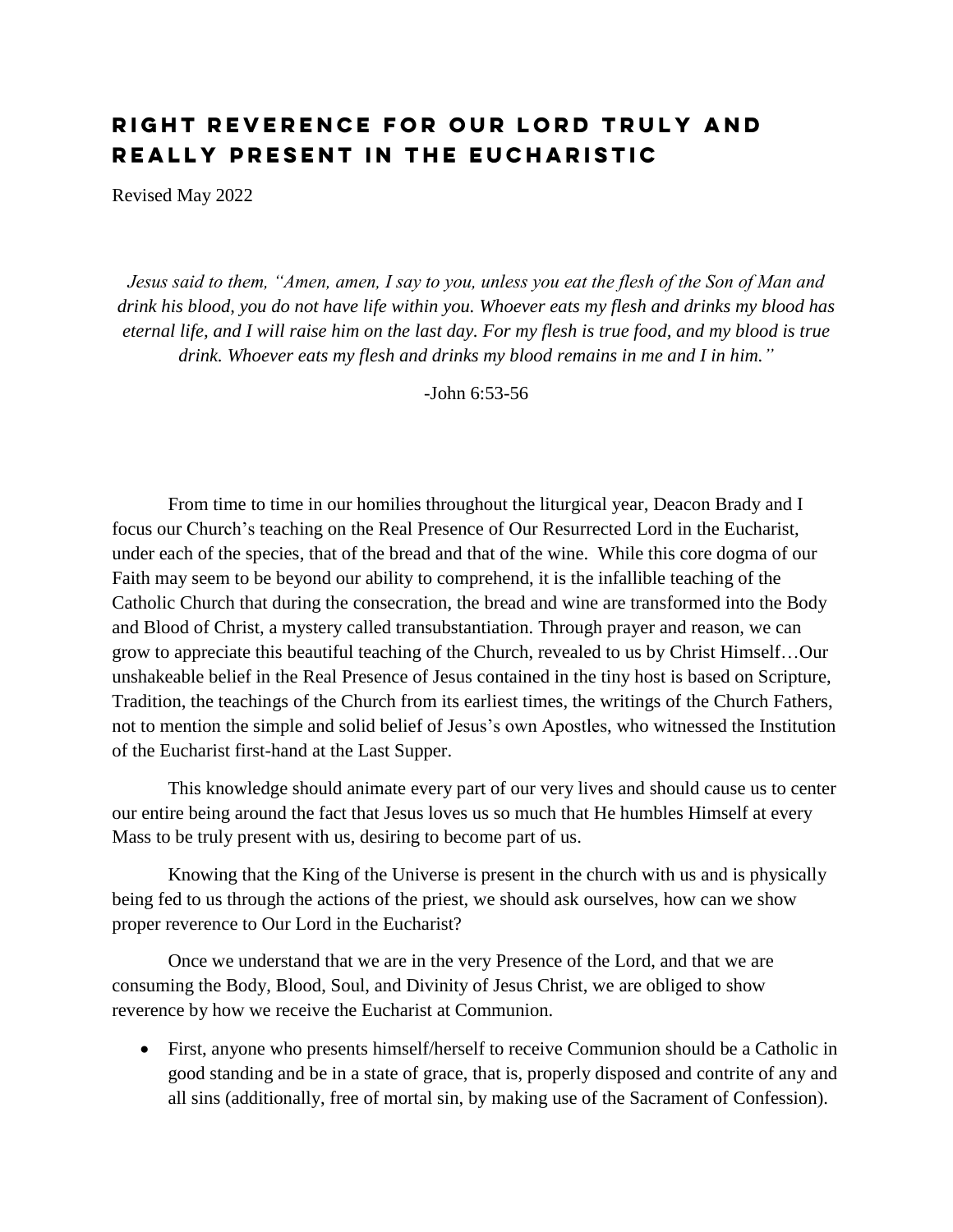- Secondly, when the communicant reaches the priest, deacon, or Extraordinary Minister of Holy Communion, it is appropriate to make a gesture to indicate respect for Our Lord, commonly a profound bow of the head or a genuflection.
- Thirdly, the communicant should clearly indicate how he/she wishes to receive, either on the tongue or in the hand. If one chooses to receive on the tongue, then coming to a complete stop directly in front of the minster of Holy Communion, the head is tilted back slightly, and the tongue exposed so as to receive the Host reverently and appropriately. If one chooses to receive by hand, then one completely opens his/her hand and places it over the other, so as to have the Host placed appropriately on the flatly exposed hand. The minister of Holy Communion holds up the Host and says "The Body of Christ" to which the Communicant responds "Amen". The same statements and gestures apply to receiving the Sacred Blood.
- Lastly, if the communicant receives in the hand, then the Eucharist should be consumed either *immediately* in front of the priest, deacon, or EMHC or taking one step aside and consumes it *immediately*. This assures the minister that the Lord has been consumed properly and fitting reverence has been observed. Every avoidance should be made to consume while walking back to the pew.

Following the above steps is of utmost importance in the line for Holy Communion…Not only does this demonstrate proper reverence for Our Lord in the Most Blessed Sacrament, but it reaffirms that receiving Holy Communion is indeed extraordinary, sublime, and life-changing, each and every time. This also provides a powerful example to the children in the parish, whose observant eyes watch everything the adults do - particularly those who may not yet be old enough to receive Holy Communion.

St. Maximillian Kolbe said, "Be a Catholic: When you kneel before an altar, do it in such a way that others may be able to recognize that you know before Whom you kneel." If I may, I would also assert that the same could be said of reception of the Eucharist: when you receive Jesus in the Eucharist, do it in such a way that others may be able to recognize that you know Whom you are receiving.

I invite you to explore the many resources available at Our Lady of Guadalupe to strengthen your belief in the Real Presence and to understand more fully how blessed we are as Catholics to be part of this miraculous event every time we attend Mass. We are pleased to be able to offer free access to FORMED and WORD on FIRE ENGAGE, both are multimedia treasure troves of Catholic movies, books, and catechesis in both English and Spanish. Additionally, Deacon Brady and I are available to discuss in person what the Church teaches on this most essential topic or any other teaching of the Church for which you may want clarification or insight.